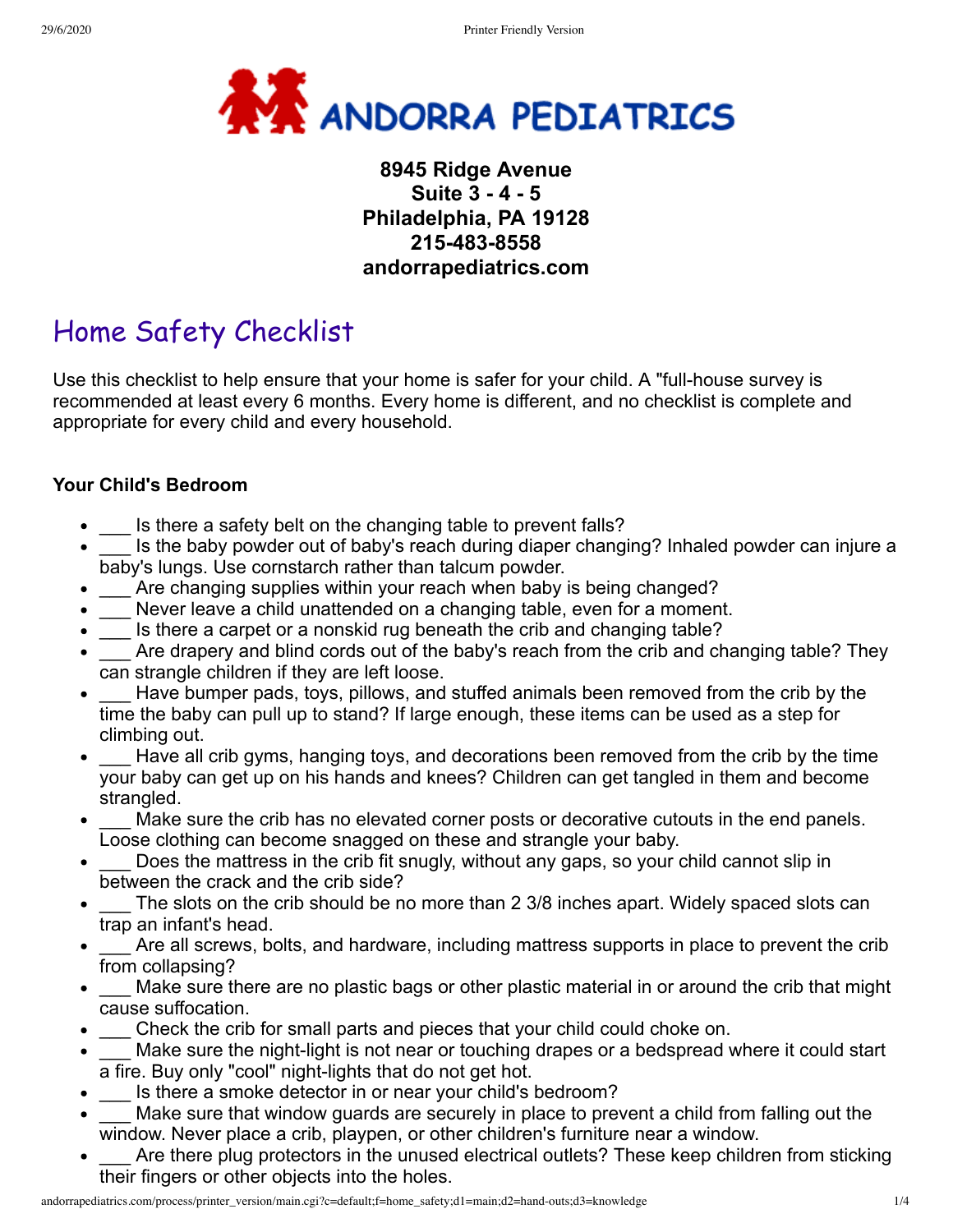- Make sure a toy box does not have a heavy, hinged lid that can trap your child. (It is safer with no lid at all).
- \_\_\_ To keep the air moist, use a cool mist humidifier (not a vaporizer) to avoid burns. Clean it frequently and empty it when not in use to avoid bacteria and mold from growing in the still water.
- To reduce the risk of SIDS (Sudden Infant Death Syndrome), put your baby to sleep on his/her back in a crib with a firm, flat mattress and no soft bedding underneath him/her.

#### **Your Bedroom**

- Do not keep a firearm anywhere in the house. If you must, lock up the gun and the bullets separately.
- Check that there are no prescription drugs, toiletries, or other poisonous substances accessible to young children.
- If your child has access to your bedroom, make sure drapery or blind cords are well out of reach. Children can get tangled in them and become strangled.
- \_\_\_ Is there a working smoke detector in the hallway outside of the bedroom?

## **The Bathroom**

- \_\_\_ Is there a nonskid bath mat on the floor to prevent falls?
- \_\_\_ Is there a nonskid mat or no-slip strips in the bathtub to prevent falls?
- Are the electrical outlets protected with Ground Fault Circuit Interrupters to decrease the risk  $\bullet$ of electrical injury?
- \_\_\_ Are medications and cosmetics stored in a locked cabinet well out of your child's reach?
- Are hair dryers, curling irons, and other electrical appliances unplugged and stored well out of reach? They can cause burns or electrical injuries.
- \_\_\_ Are there child-resistant safety latches on all cabinets containing potentially harmful substances (cosmetics, medications, mouthwash, cleaning supplies)?
- \_\_\_ Are there child-resistant caps on all medications, and are all medications stored in their original containers?
- \_\_\_ Is the temperature of your hot water heater 120 degrees F or lower to prevent scalding?
- \_\_\_ Do you need a doorknob cover to prevent your child from going into the bathroom when you are not there? Teach adults and older children to put the toilet seat cover down and to close the bathroom door when done--to prevent drowning.
- Remember, supervision of young children is essential in the bathroom, especially when they are in the tub--to prevent drowning.

### **The Kitchen**

- \_\_\_ Make sure that vitamins or other medications are kept out of your child's reach. Use childresistant caps.
- Keep sharp knives or other sharp utensils well out of the child's reach (using safety latches or high cabinets).
- \_\_\_ See that chairs and step stools are away from counters and the stove, where a child could climb up and get hurt.
- $\_\_$  Use the back burners and make sure pot handles on the stove are pointing inward so your child cannot reach up and grab them.
- Make sure automatic dishwasher detergent and other toxic cleaning supplies are stored in their original containers, out of a child's reach, in cabinets with child safety latches.
- \_\_\_ Keep the toaster out of your child's reach to prevent burns or electrical injuries.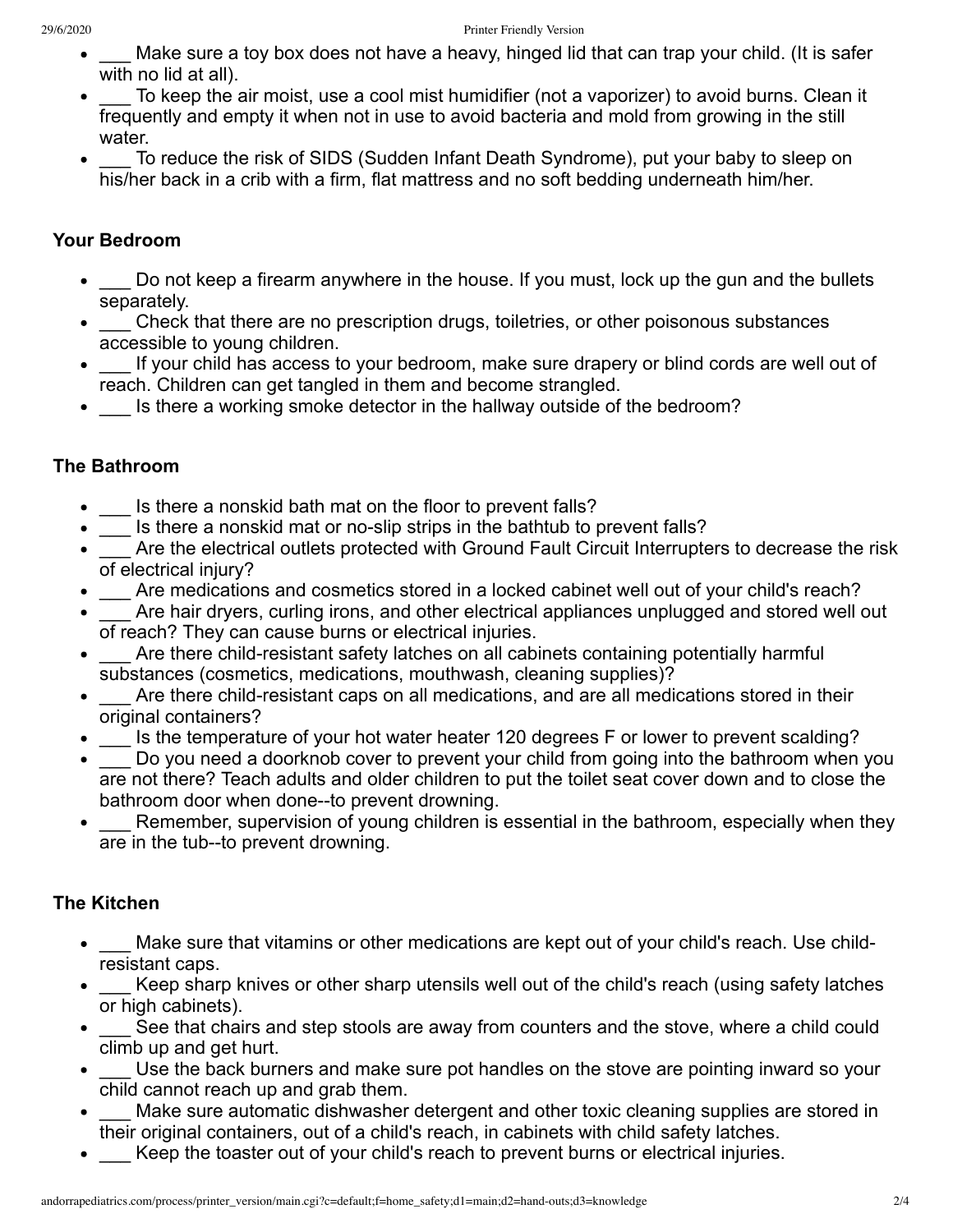- Keep electrical appliances unplugged from the wall when not in use, and use plug protectors for wall outlets.
- Are appliance cords tucked away so that they cannot be pulled on?
- Make sure that your child's high chair is sturdy and has a seat belt with a crotch strap.
- Is there a working fire extinguisher in the kitchen? Do all adults and older children know how  $\bullet$ to use it?
- Are the cords from drapes or blinds kept out of your child's reach to prevent strangulation?
- Are plug protectors in unused electrical outlets?
- Are matches and lighters out of reach?

## **The Family Room**

- Are edges and corners of tables padded to prevent injuries?
- \_\_\_ Are houseplants out of your child's reach? Certain houseplants may be poisonous.
- \_\_\_ Are televisions and other heavy items (such as lamps) secure so that they cannot tip over?
- Are there any unnecessary or frayed extension cords? Cords should run behind furniture and not hang down for children to pull on them.
- \_\_\_ Is there a barrier around the fireplace or other heat source?

# **The Playground**

- Are the swing seats made of something soft, not wood or metal?
- Is the surface under playground equipment energy absorbent, such as rubber, sand, sawdust (12 inches deep), wood chips, or bark? Is it well maintained?
- \_\_\_ Is your home playground equipment put together correctly and does it sit on a level surface, anchored firmly to the ground?
- $\_\_$  Do you check playground equipment for hot metal surfaces such as those on slides, which can cause burns? Does your slide face away from the sun?
- \_\_\_ Are all screws and bolts on your playground equipment capped? Do you check for loose nuts and bolts periodically? Be sure there are no projecting bolts, nails, or s-links.
- Do you watch your children when they are using playground equipment to prevent shoving, pushing, or fighting?
- \_\_\_ Never let a child play on playground equipment with dangling drawstrings on a jacket or shirt.
- Never leave your child alone in or near the pool, even for a moment.
- \_\_\_ Do you have a 4 foot fence around all sides of the pool that cannot be climbed by children and that separates the pool from the house?
- \_\_\_ Do fence gates self-close and self-latch, with latches higher than your child's reach?
- \_\_\_ Does your pool cover completely cover the pool so that your child cannot slip under it?
- \_\_\_ Do you keep rescue equipment (such as a shepherd's hook or life preserver) and a telephone by the pool?
- Does everyone who watches your child around a pool know basic lifesaving techniques and CPR?
- $\_\_$  Does your child know the rules of water and diving safety?

# **The Yard**

- \_\_ Do you use a power mower with a control that stops the mower if the handle is let go?
- \_\_\_ Never let a child younger than 12 years of age mow the lawn. Make sure your older child wears sturdy shoes (not sandals or sneakers) while mowing the lawn and that objects such as stones and toys are picked up from the lawn before it is mowed.
- Do not allow young children in the yard while you are mowing.